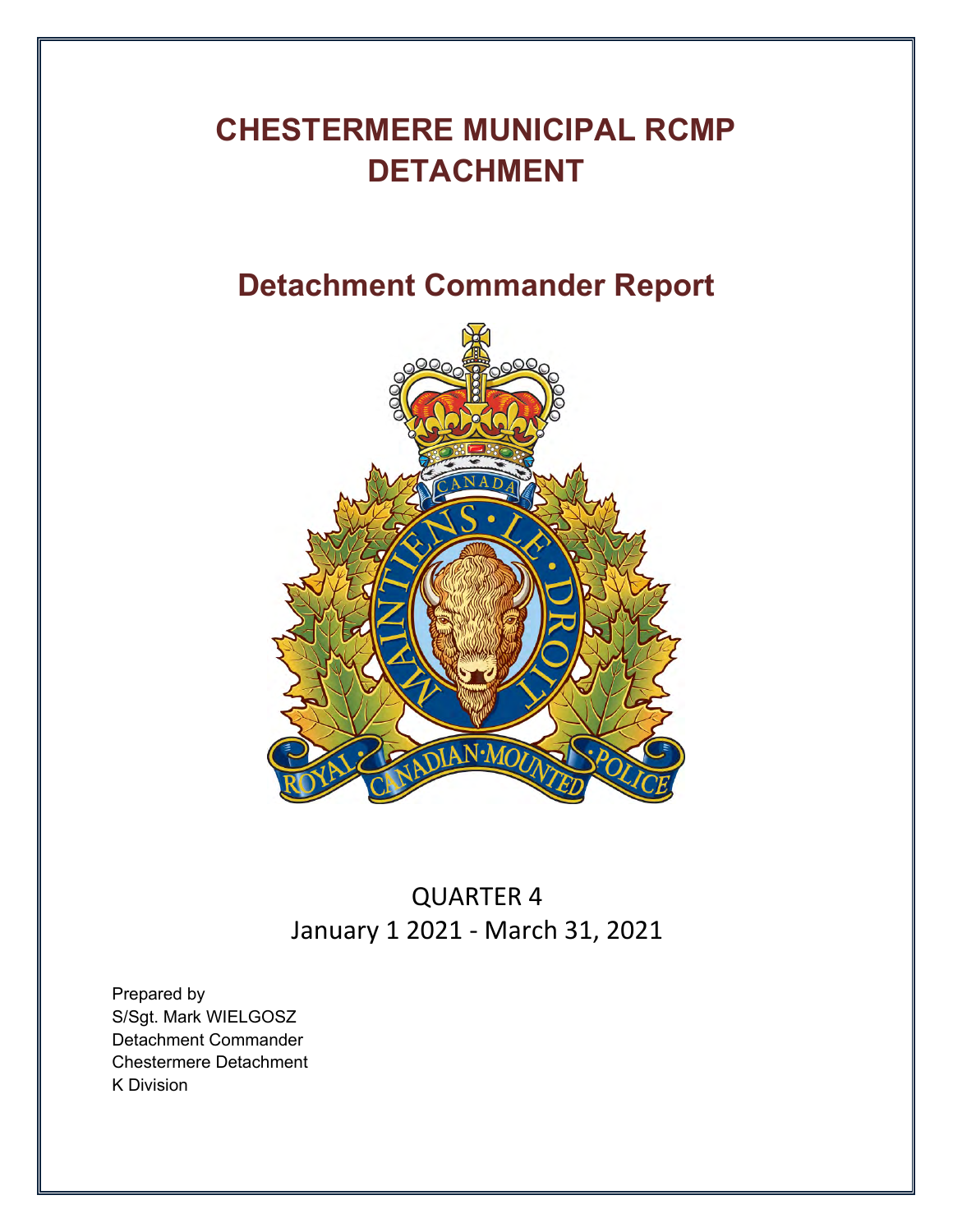

Detachment area estimated population: 21,417 Authorized Police Strength: 17 Regular Members Authorized Support Staff: 5 Municipal Employees

## **2020-2021 ANNUAL PERFORMANCE PLAN INITIATIVES AND QUARTERLY RESULTS**

**1. Reduce Property Crimes** – Reduction of theft from motor vehicles, theft of vehicles, and break and enter.

The goal of this priority is to reduce crimes in this area by 7% this year through use of the following strategies.

### **Habitual Offender Management**

A habitual offender management program remains in place to target habitual or high impact offenders residing in our detachment area. Enforcement and monitoring efforts are undertaken to ensure offenders comply with ordered conditions or face consequence for non-compliance. Offenders are selected based upon the following factors:

- ‐ Volume of crime they commit;
- ‐ Seriousness of the crimes they commit;
- ‐ Likelihood of reoffending; and
- ‐ Impact of their crime on the community.

During this quarter Chestermere detachment was monitoring seven individuals for compliance with court ordered conditions. A total of 124 checks were completed.

Offender 2: The subject was monitored for compliance, no violations were found during the checks. During this period the offender was arrested for drug related offences in Calgary which resulted in their incarceration. The offender will be monitored again once released from custody.

Offender 7: The subject was monitored for compliance, no violations found however one warning was issued where a breach of release conditions appeared possible but unable to prove.

The remaining subjects were found in compliance with their conditions when checked.

#### **Persons of Interest**

Outside of the offender management program, Chestermere RCMP monitors persons in the community involved in organized crime or at large on various types of release such as parole, probation, and interim release on open criminal matters. Persons are identified on the potential risk to the community, severity of offences they are accused of, or likelihood to reoffend. Partnerships with Calgary Police Service, Federal Parole Board, Provincial Probation Officers,



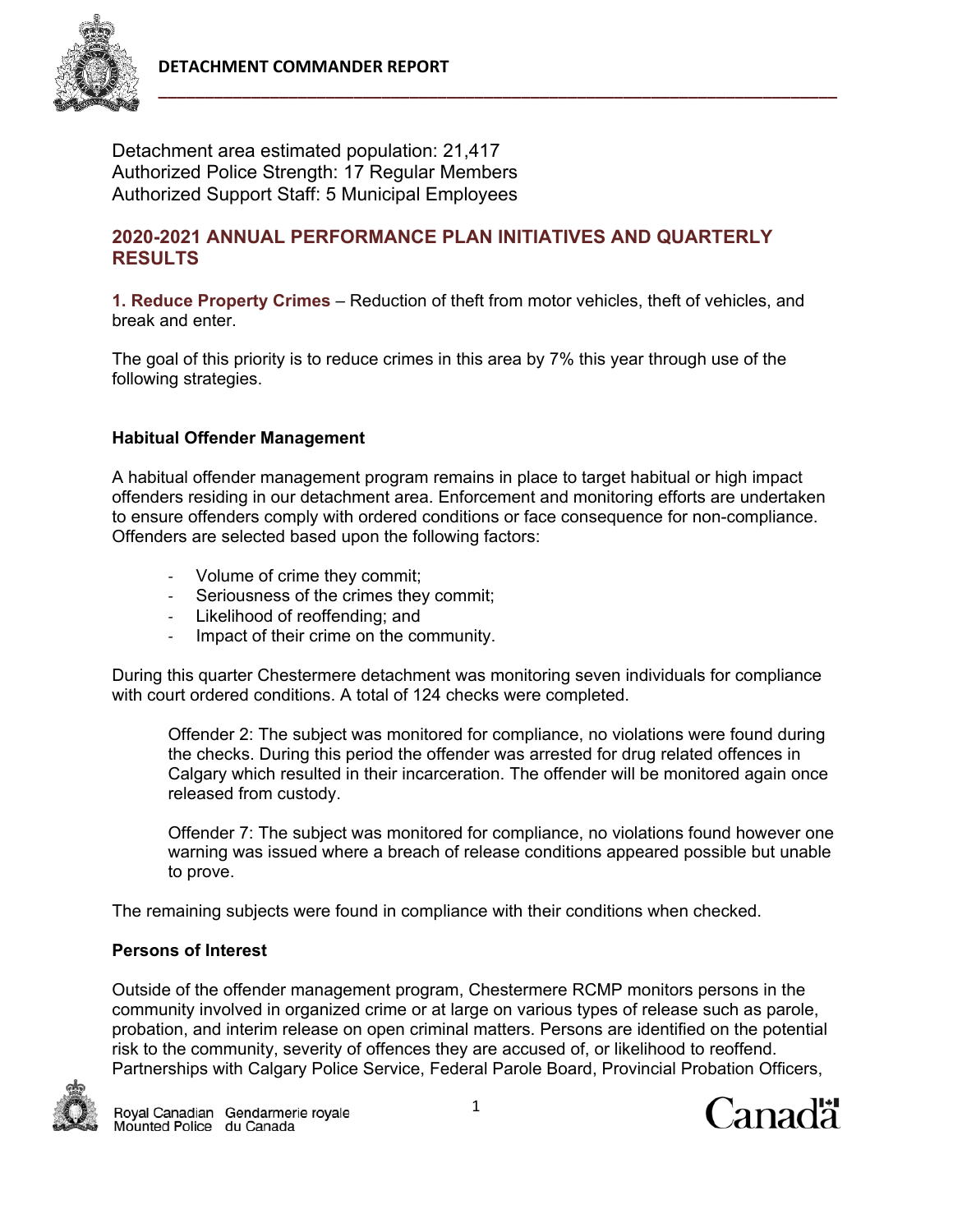

and RCMP intelligence units are leverage to remain cognizant of offenders moving in and out of Chestermere.

Chestermere RCMP is monitoring 19 persons of interest. Further new persons of interest are under review for periodic monitoring.

# **Voluntary Registry of Home Surveillance**

Effort remains under way to establish a CAPTURE program to replace the Voluntary Registry of Home Surveillance. The CAPTURE program will add online registration capacity for residents to either participate or cancel registration with the program. The added convenience may see added participation and enhance timely access to information by members while investigating property crimes in Chestermere.

Approval of the project was received and the site is under construction. It is anticipated the CAPTURE program will go live for the public in quarter one of the 2021-2022 fiscal year.

# **Security Screw Program**

The Chestermere RCMP – Security Screw Program remains active where residents can obtain security fasteners from select locations in Chestermere. Installation of these security fasteners prevent theft of license plates and by extension other property crimes.

Chestermere residents can obtain these fasteners from the Chestermere RCMP detachment, Chestermere Municipal Enforcement, Jiffy Lube, Tire Craft, and Chestermere Lake Registry.

Community safety awareness events were limited due to the colder winter months and in compliance with public health orders. The security screws remain available at the mentioned locations.

# **Chestermere Theft Prevention Program**

Chestermere detachment in partnership with Chestermere Citizens on Patrol (CCOP) rolled out a theft prevention program within Chestermere in an effort to raise awareness and reduce property crime in the City. The program commenced in April, 2018 involving CCOP members under the supervision of Chestermere RCMP. Foot patrols within the community are made to check vehicles to ensure they are secure. Vehicles found insecure have informative pamphlets left behind on the seat and members will lock the vehicle. If a vehicle is found running and insecure, the member will knock on the resident's door to provide preventative information.

Effort remains under way with the assigned RCMP liaison to CCOP and existing executive to restart this program. Limitations with Covid-19 has caused delays.

# **Construction Site Safety / Crime Prevention Program**

This initiative was added in the last fiscal year to initiate and maintain contact with area



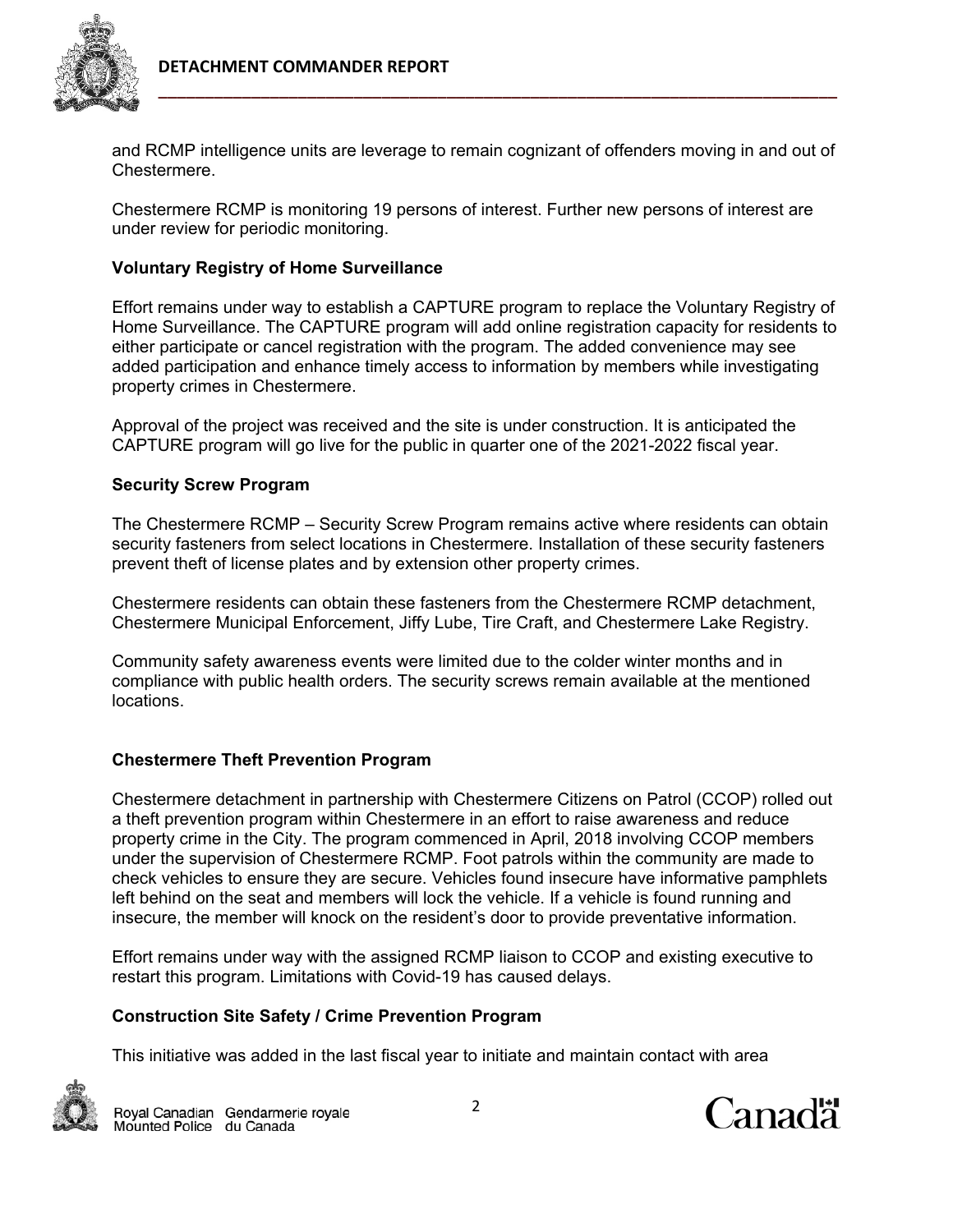

developers with a goal to reduce and prevent theft from work sites. Communication efforts involve maintaining after hours contacts for each development site, ability to provide information on current and emerging construction site theft trends, consultation on site crime prevention through environmental design, and advance notice for delivery of high value items.

Area developers have been supportive of encouraging new home buyers to install home surveillance options and considering participation in the CAPTURE program once active.







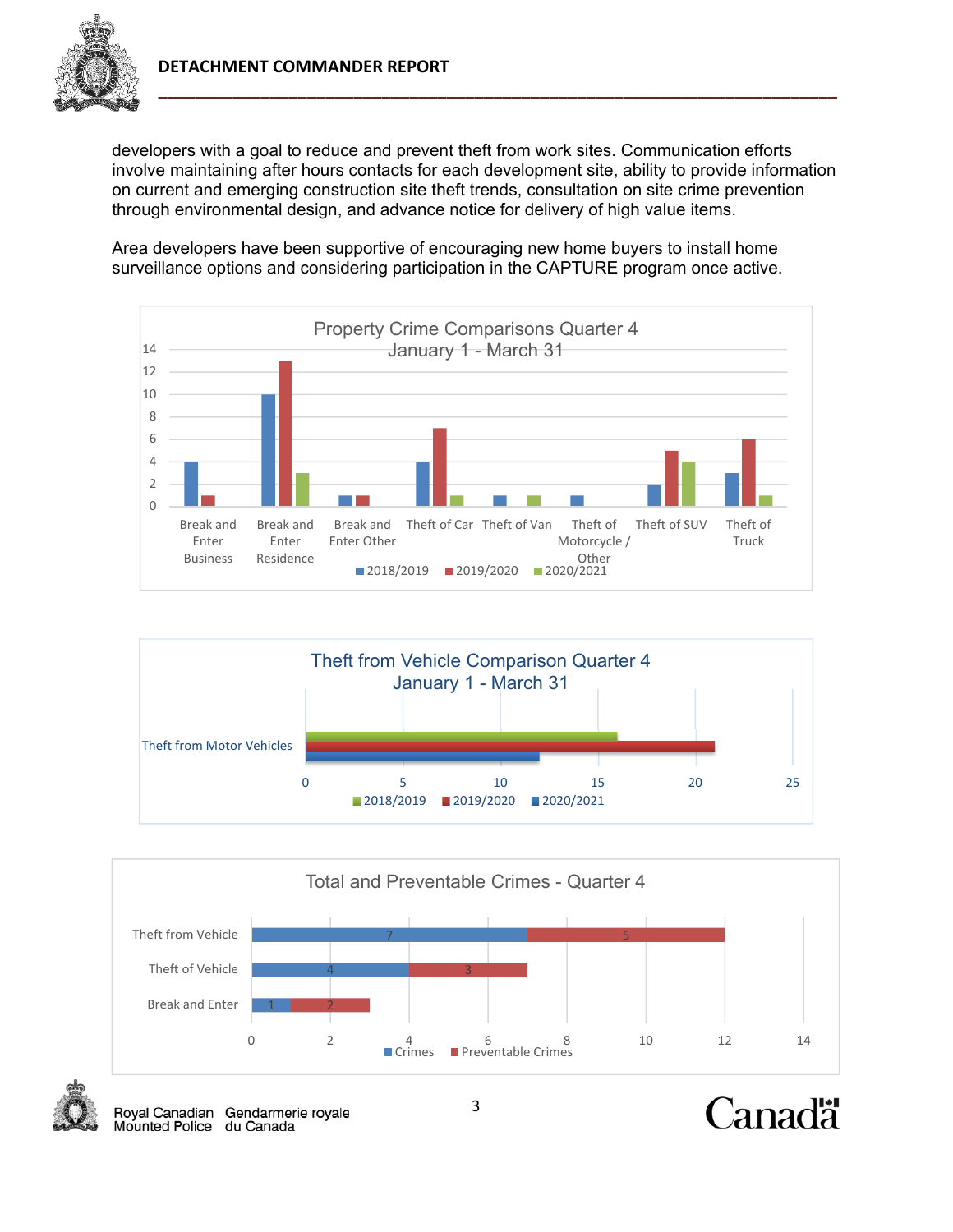

| <b>QUARTER 4 PROPERTY CRIME</b>                   |   | <b>PREVENTABLE</b> | $\%$     |
|---------------------------------------------------|---|--------------------|----------|
| <b>Break and Enter</b><br>Theft of Motor Vehicles | ર | વ                  | 66<br>57 |
| Theft from Motor Vehicles 12                      |   | h                  | 58       |

Break and enter files decreased from 15 to 3 (-80%), theft of motor vehicles decreased from 18 to 7 (-61%), and Theft from MV decreased from 21 to 12 (-43%) in comparison to quarter four last year. Ongoing crime prevention programs have contributed to this reduction.

Secondary drivers for the noted reductions remain the current state of the Covid-19 pandemic. Work from home arrangements and lack of travel options increase occupancy of residences thereby reducing opportunity for would be property criminals.

The percentage of preventable crimes this quarter remain consistent with historical measures however at present it is difficult to place a high level of accuracy given the low numbers reported.







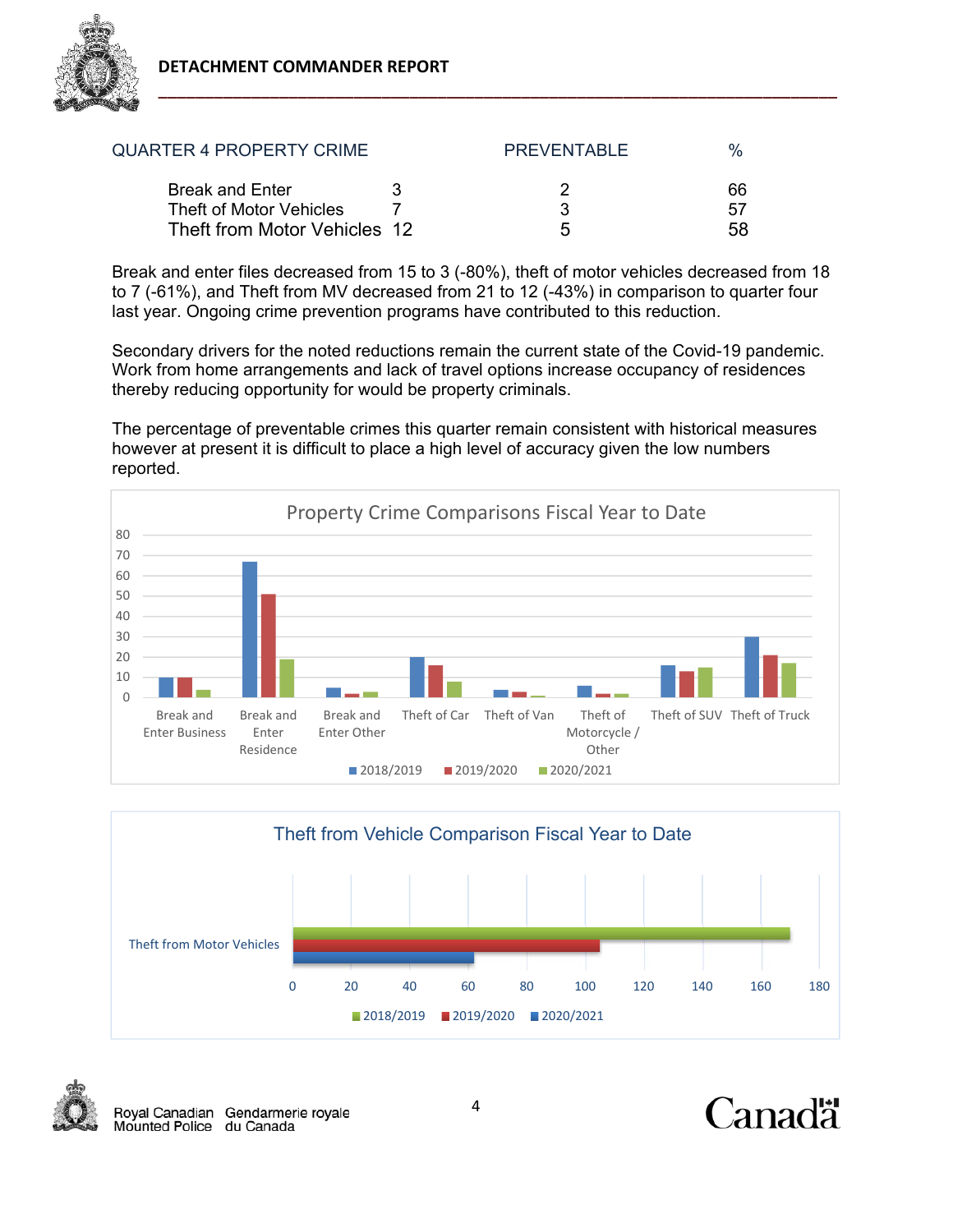



| FISCAL YEAR TO DATE PROPERTY CRIME |    | <b>PREVENTABLE</b> |    |
|------------------------------------|----|--------------------|----|
| <b>Break and Enter</b>             | 15 | 11                 | 73 |
| Theft of Motor Vehicles            |    | 19                 | 86 |
| Theft from Motor Vehicles 39       |    | 20                 | 51 |
|                                    |    |                    |    |



The average level of preventable crime cumulatively this fiscal year was 70% compared to 57% the year prior. The increase can be attributed to the significant reduction in reported crimes this fiscal year which can cause significant variance with lower numbers. As depicted in the preventable crimes by quarter, break and enter occurrences remain consistent throughout the year. As in years past, theft from vehicle and theft of vehicle occurrences increase in quarter three which corresponds with colder winter months and vehicles left idling while insecure.

For current information on property crimes committed within Chestermere, please visit the Chestermere RCMP Crime Map on the City of Chestermere web page at www.chestermere.ca/RCMP



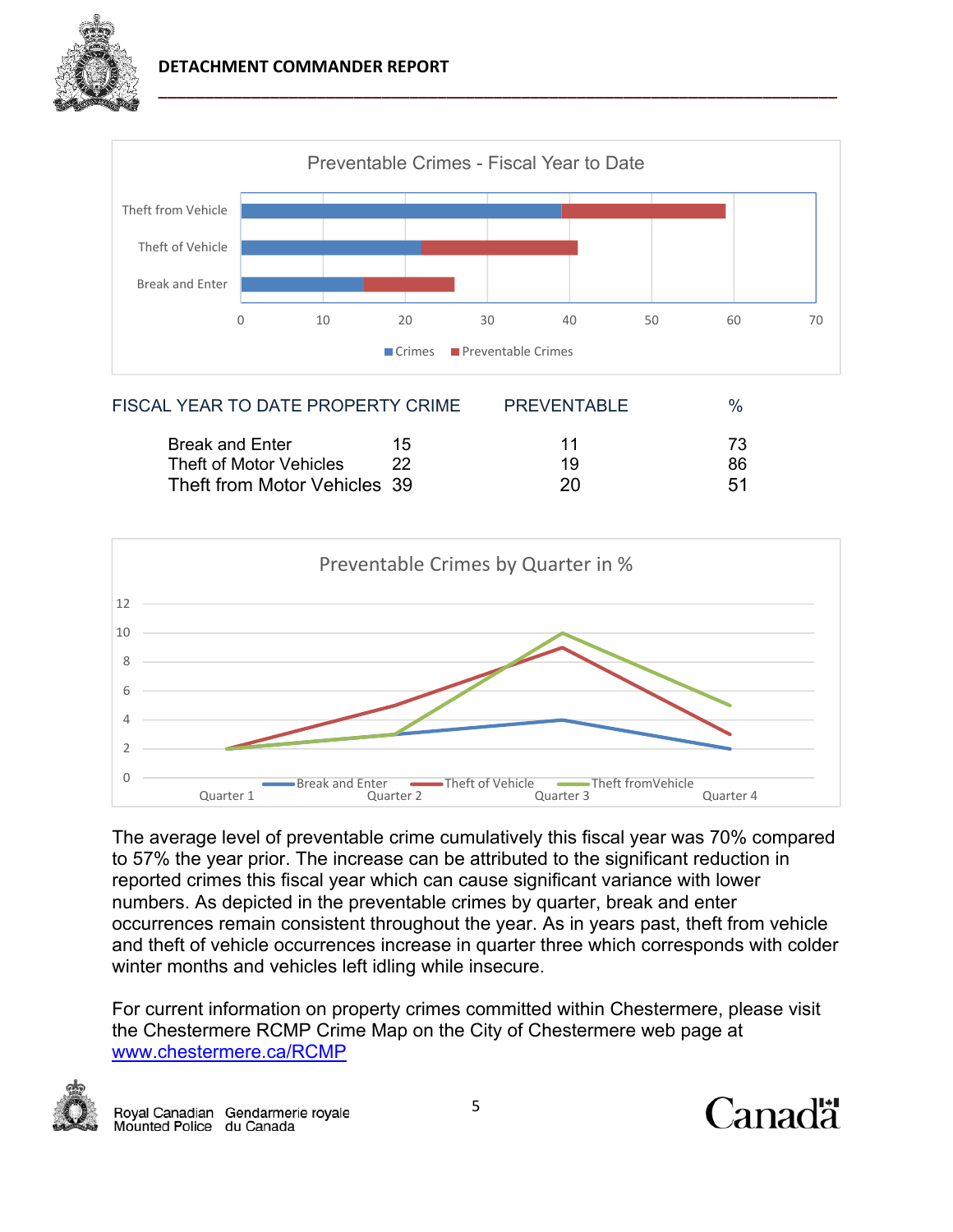

Measures implemented over the previous four years have proven effective with the observed annual reductions in the selected crime groups. These measures include but are not limited to:

- ‐ Enhanced intelligence gathering and sharing relationships with partner law enforcement agencies;
- ‐ Habitual offender and persons of interest initiatives;
- ‐ Enhanced public consultation through the Police Communications Committee;
- ‐ Enhanced awareness initiatives such as social media releases through the Police Communications Committee and regular news releases in the Chestermere Anchor;
- ‐ Crime prevention programs which include the lock it or lose it program, security screw program, and the voluntary residential surveillance registry (soon to become the CAPTURE Program);
- ‐ High visibility within the City between regular patrol and the Enhanced Road Safety Initiative;
- ‐ Southern Alberta District crime reduction unit initiatives targeting regional habitual offenders;
- ‐ Support from Southern Alberta District criminal analysts who identify crime series, crime trends, and tracking of habitual offenders;
- ‐ Community engagement through the various liaison programs offered by the detachment to raise awareness of crime prevention measures; and
- ‐ Increased vigilance by residents who take steps to secure their property and reporting of suspicious activity.

**Year end outcomes:** Overall annual progress was positive with reductions in all areas from previous year values. Break and enters were reduced by 60%, auto theft was reduced by 23%, and theft from vehicles was reduced by 43%. The year end results exceeded the goal of 7% reductions in the selected areas in support of the City of Chestermere's vision to *Champion a Safe Community.*

**2. Traffic Safety –** Reduction of both injury and overall collisions.

The goal of this priority is to maintain low levels of overall and injury collisions as established in FY2018/2019 as a baseline. Resulting reportable collisions in this period represent a reasonable baseline to maintain or exceed in this year's plan.

# **Traffic Safety/Enforcement**

Quarter four enforcement results:

- 304 violations were issued by detachment members;
- 3 impaired drivers were removed from Chestermere roads; and
- 14 drivers were issued alcohol/drug suspensions for: Drive while Disqualified: 4



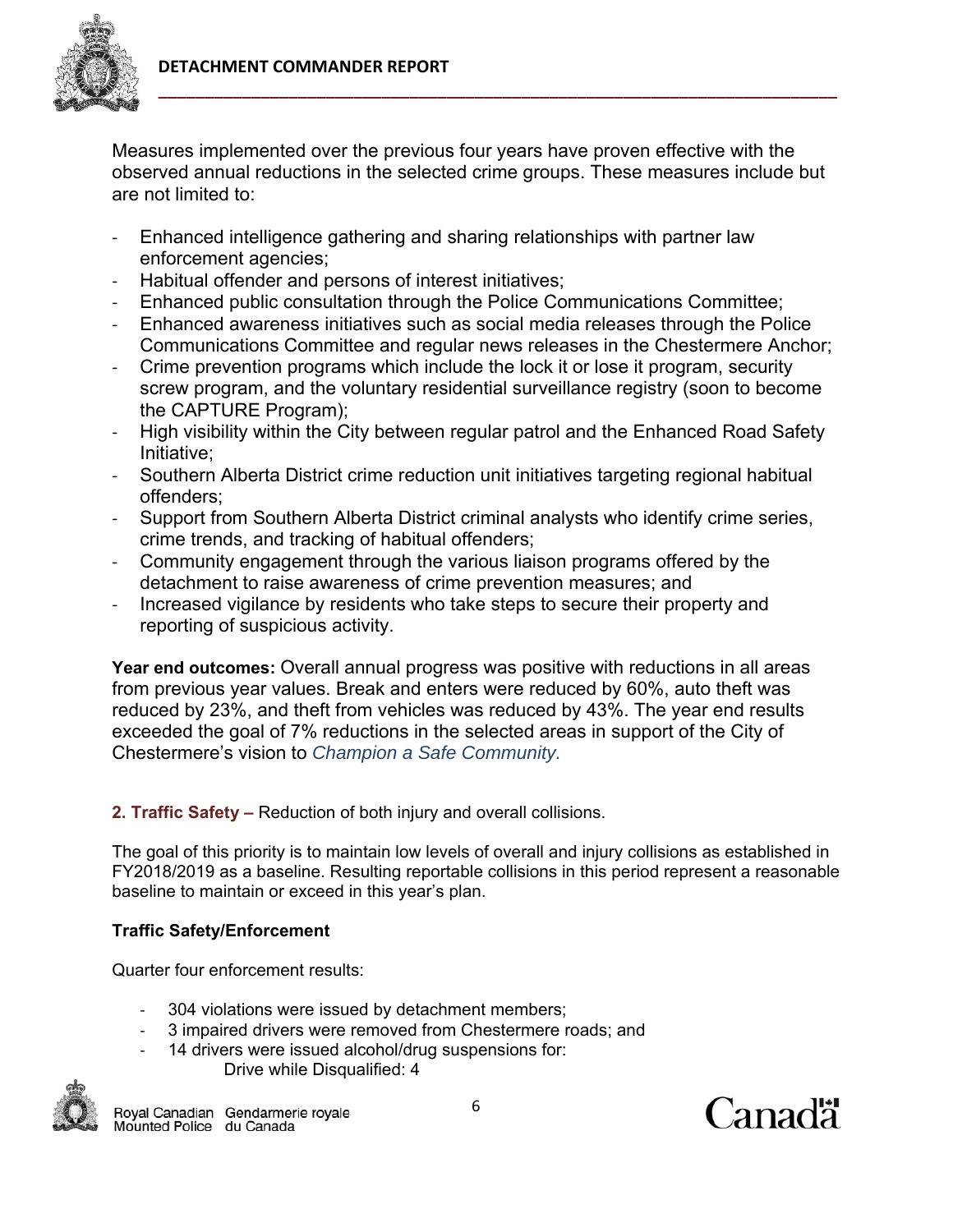

 Impaired IRS Sanctions: 5 24 Hour Suspension – Drugs: 1 24 Hour Suspension – Alcohol: 1 IRS 72 Hour Suspension: 2 Alberta Zero Alcohol Tolerance – GDL Driver Suspension: 1

‐ 67 Bar Walks.

On December 1, 2020 the Immediate Roadside Sanction Program took effect with respect to impaired driving investigations. For impaired driving matters where aggravating factors are not present, the investigator may elect to proceed with the matter as an administrative penalty alone. Drivers suspended under these sanctions will now face significantly higher fines, increasing suspensions for repeat offences, and expanded penalties for novice and commercial drivers.

For more information on the Immediate Roadside Sanction Program, please visit https://open.alberta.ca/publications/immediate-roadside-sanctions-irs-program-informationsheet-2020.

Year end enforcement results:

- ‐ 920 violations issue by detachment members:
- ‐ 17 drivers were charged for impaired driving under the Criminal Code;
- ‐ 26 driving suspensions were issued; and
- ‐ 210 bar walks were recorded.

# **Enhanced Road Safety Initiative**

The Chestermere Enhanced Road Safety Initiative commenced in August 2017 where additional members were assigned to enhanced shifts targeting impaired, aggressive, and distracted driving within the City of Chestermere. Shifts have been filled by Chestermere RCMP members, RCMP members attached to the Southern Alberta District Traffic Services Unit, Alberta Sheriffs, and Chestermere Community Peace Officers. The aim of the program is to raise awareness with respect to traffic safety, increase road safety through visibility and enforcement, and reduce

injury collisions within the City of Chestermere.

In quarter four, 48 enhanced shifts were completed which produced:

- ‐ **1057 Total infractions**
- ‐ 498 Speed
- ‐ 112 Seatbelts
- ‐ 73 Distracted Driving
- ‐ 45 Intersection Offences
- ‐ 143 Vehicle Deficiency Violations
- ‐ 33 No Drivers License / Fail to Produce
- ‐ 119 No Registration and/or Insurance (includes fail to produce)
- ‐ 36 Other Moving Offences

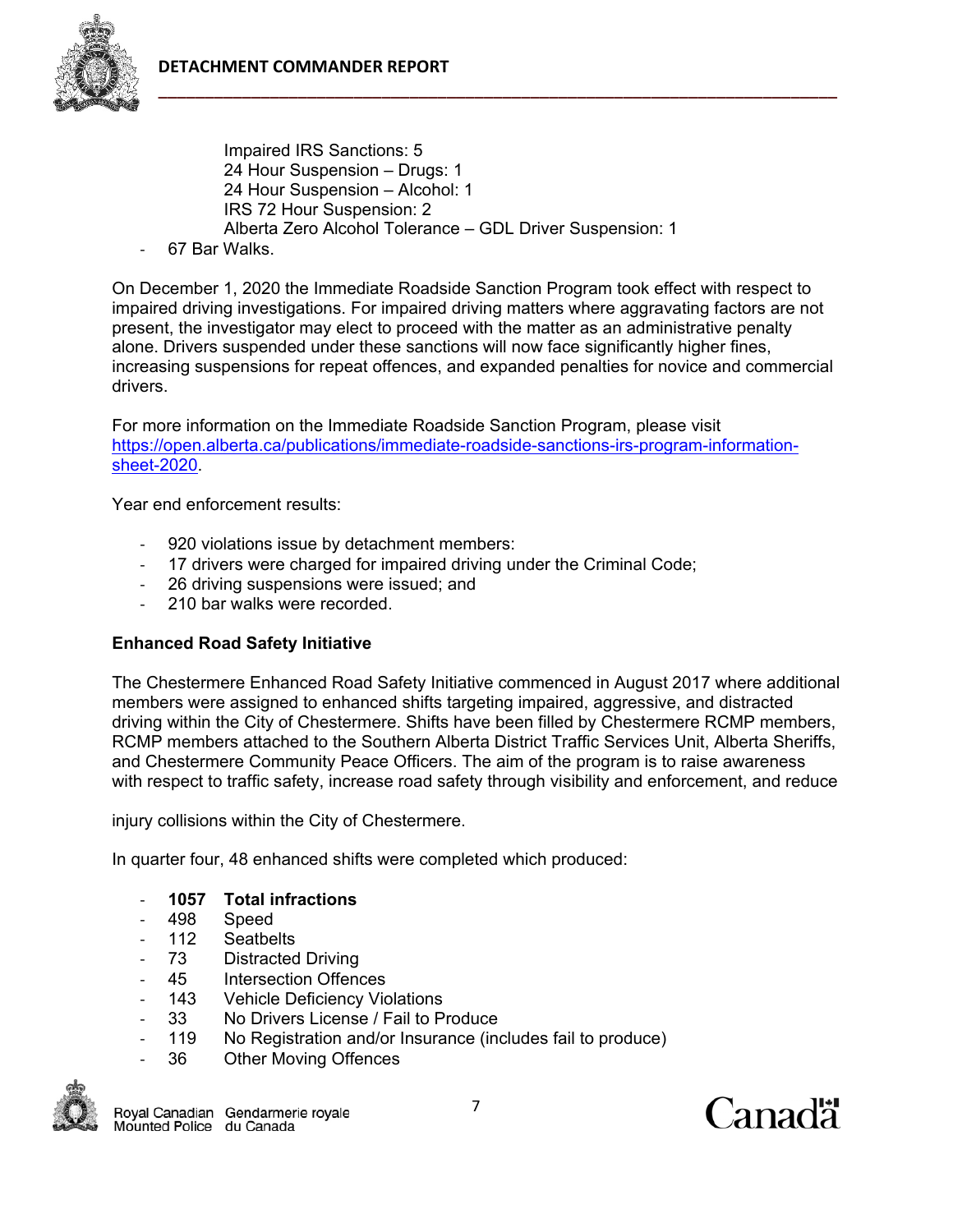- ‐ 4 Liquor Offences
- ‐ 1 Liquor Seizures
- ‐ 2 Suspensions
- 5 **Impaired Driving Charges**
- 0 Bylaw
- ‐ 0 Cannabis Infractions
- ‐ 0 Roadside Screening Tests
- ‐ 188 Mandatory Alcohol Screening Tests

A total of 856 drivers were issued violations. 593 (69%) were non-residents of Chestermere, 263 (31%) were residents of Chestermere.

For the year, 106 enhanced shifts were completed which produced:

- ‐ 2,221 Total Infractions
- ‐ 1,108 Speed
- ‐ 212 Seatbelts
- ‐ 250 Distracted Driving
- 98 Intersection Offences
- ‐ 219 Vehicle Deficiency Violations
- ‐ 72 No Drivers License / Fail to Produce
- ‐ 245 No Registration and/or Insurance (includes fail to produce)
- ‐ 44 Other Moving Offences
- ‐ 47 Liquor Offences
- ‐ 3 Liquor Seizures
- ‐ 2 Suspensions
- ‐ 11 Impaired Driving Charges
- ‐ 2 Bylaw
- ‐ 8 Cannabis Infractions
- ‐ 15 Roadside Screening Tests
- ‐ 464 Mandatory Alcohol Screening Tests

A total of 1,827 drivers were issued violations. 1,232 (67%) were non-residents of Chestermere, 595 (33%) were residents of Chestermere.

## **Check Stop Program**

In quarter four, 4 documented check stops were conducted which resulted in:

- 149 Vehicles Checked
- ‐ 1 Driving Suspension

In total, 50 check stops were conducted this fiscal year which resulted in:

- 1401 Vehicles Checked
- 1 **Impaired Driving Charge**
- ‐ 9 Driving Suspensions



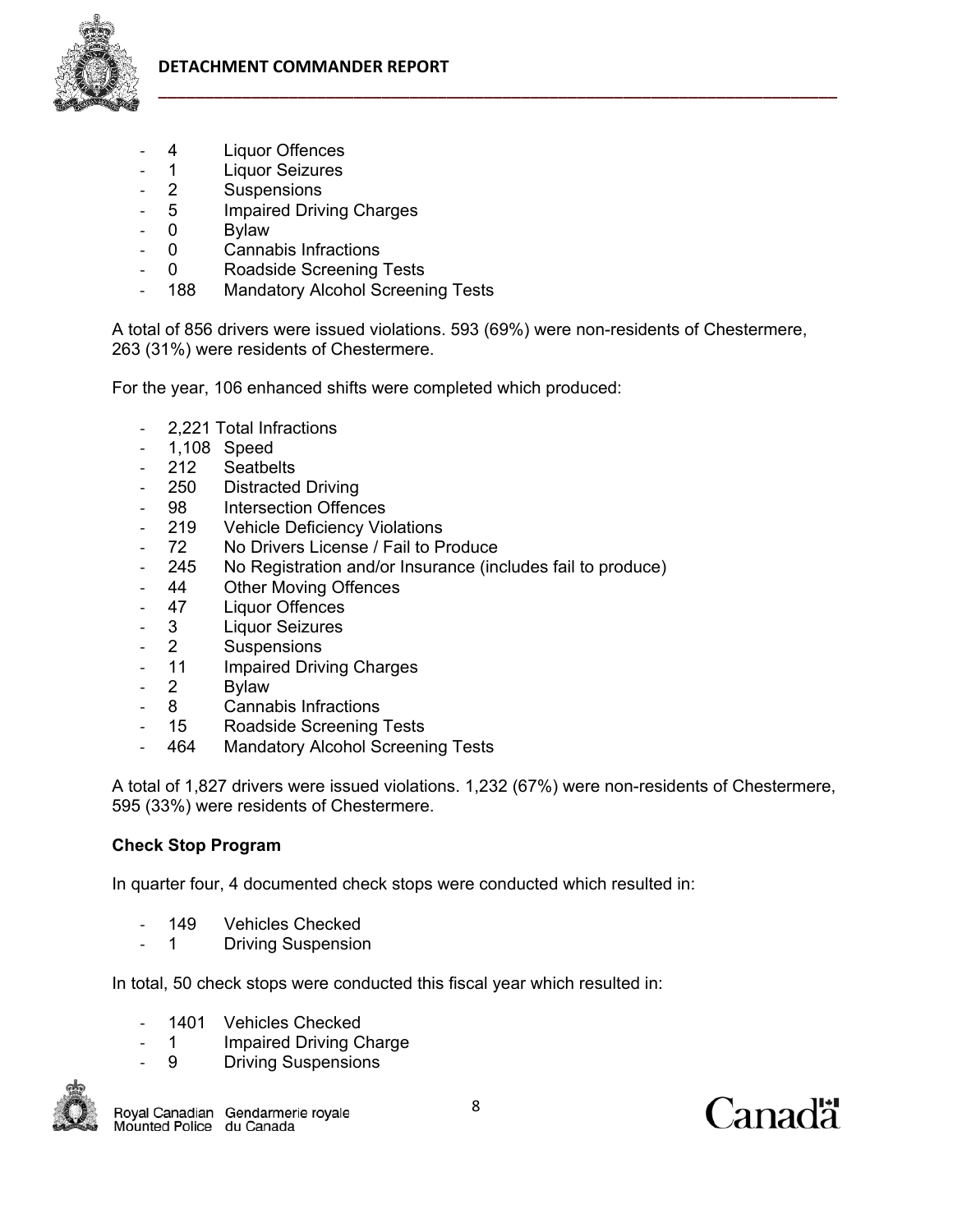

# **Bar Walk Program**

Chestermere members conduct foot patrols through licensed establishments to maximize visibility in an effort to prevent, detect, and deter criminal activities. Criminal activity may include Gaming Liquor and Cannabis Act infractions, Illicit drug offences, or impaired driving. During the Covid-19 pandemic, Chestermere members have also focused on promoting voluntary compliance with Public Health Restrictions. During quarter four, Chestermere members documented 67 bar walks, and 210 for the year.

# **Collision Comparisons**



Collisions increased this quarter to 30 from 25 (+-20%) and injury collisions increased from 2 to 4 (+50%) compared to the same time frame last year.





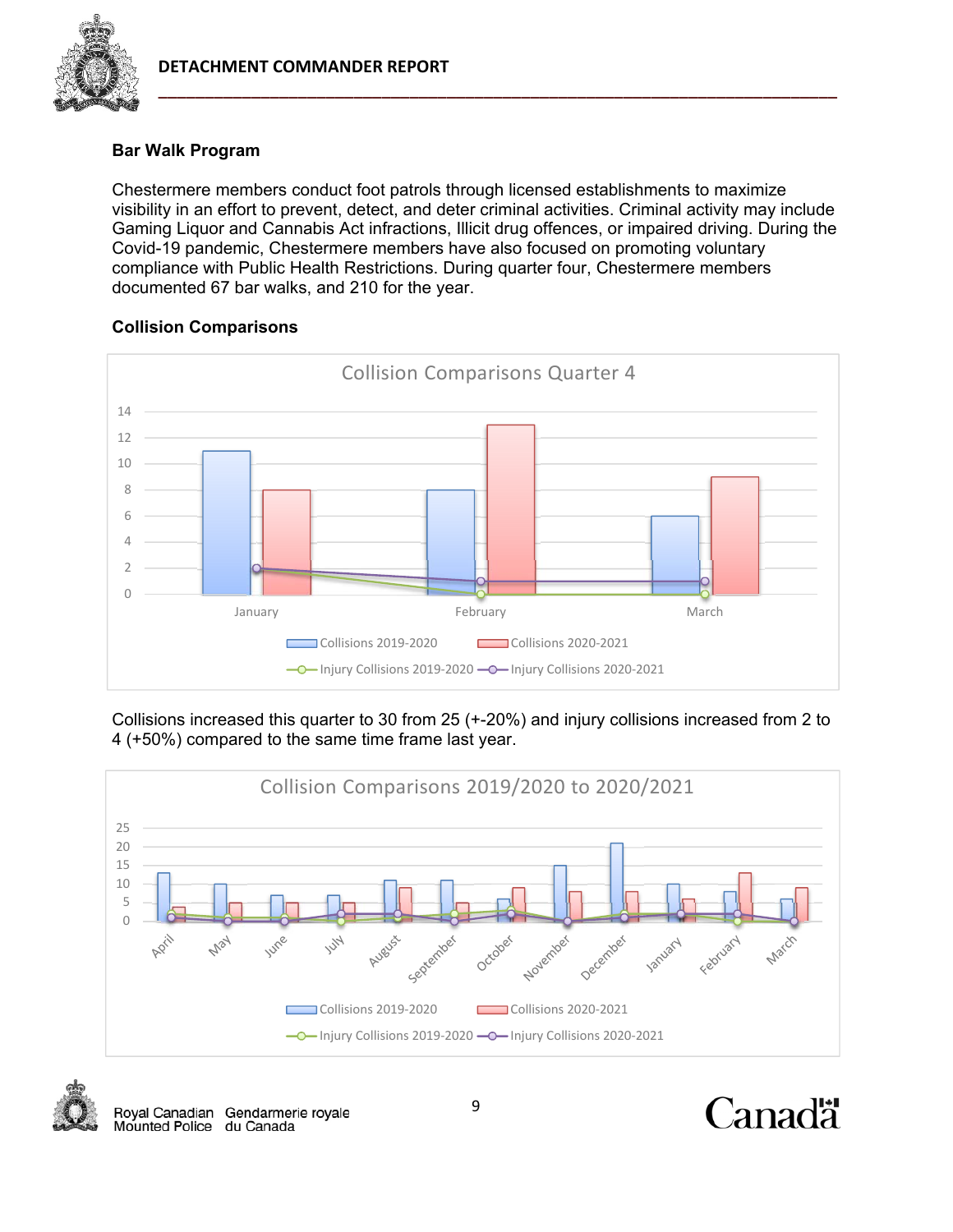

Current high visibility initiatives and road safety enforcement remains effective in reducing and maintaining low collision rates. Other significant contributing factors related to the ongoing Covid-19 pandemic have had an impact with higher levels of unemployment, work from home arrangements, and imposed lockdown measures. All of which reduce the need, ability, and reason for travel.

**Year end outcomes:** The goal set for this priority was to maintain or exceed baseline levels of reportable and injury collisions. Reductions were achieved with a 45% drop in reportable collisions, and a 21% drop in injury collisions. The progress in this area represents a third consecutive year with reductions of collisions and increases in road safety in support of the City of Chestermere's vision to *Champion a Safe Community.*

#### **3. Community Involvement Activities**

#### **School Visits**

During quarter three, Chestermere members documented 78 school visits, a reduced number as a result of disrupted in person learning. During school visits, Chestermere members conducted foot patrols to interact and meet with students, issued positive tickets via referral to students who displayed leadership and good citizenship, and participated in lock down drills.



On February 10, Cst. RAJPOOT was at Prairie Waters School where two positive tickets were presented to students who set good examples. Cst. RAJPOOT followed up with answering questions from students about policing.

#### **Attendance at Community Events**

During quarter four, Chestermere detachment members attended six community events. Details of the events were:





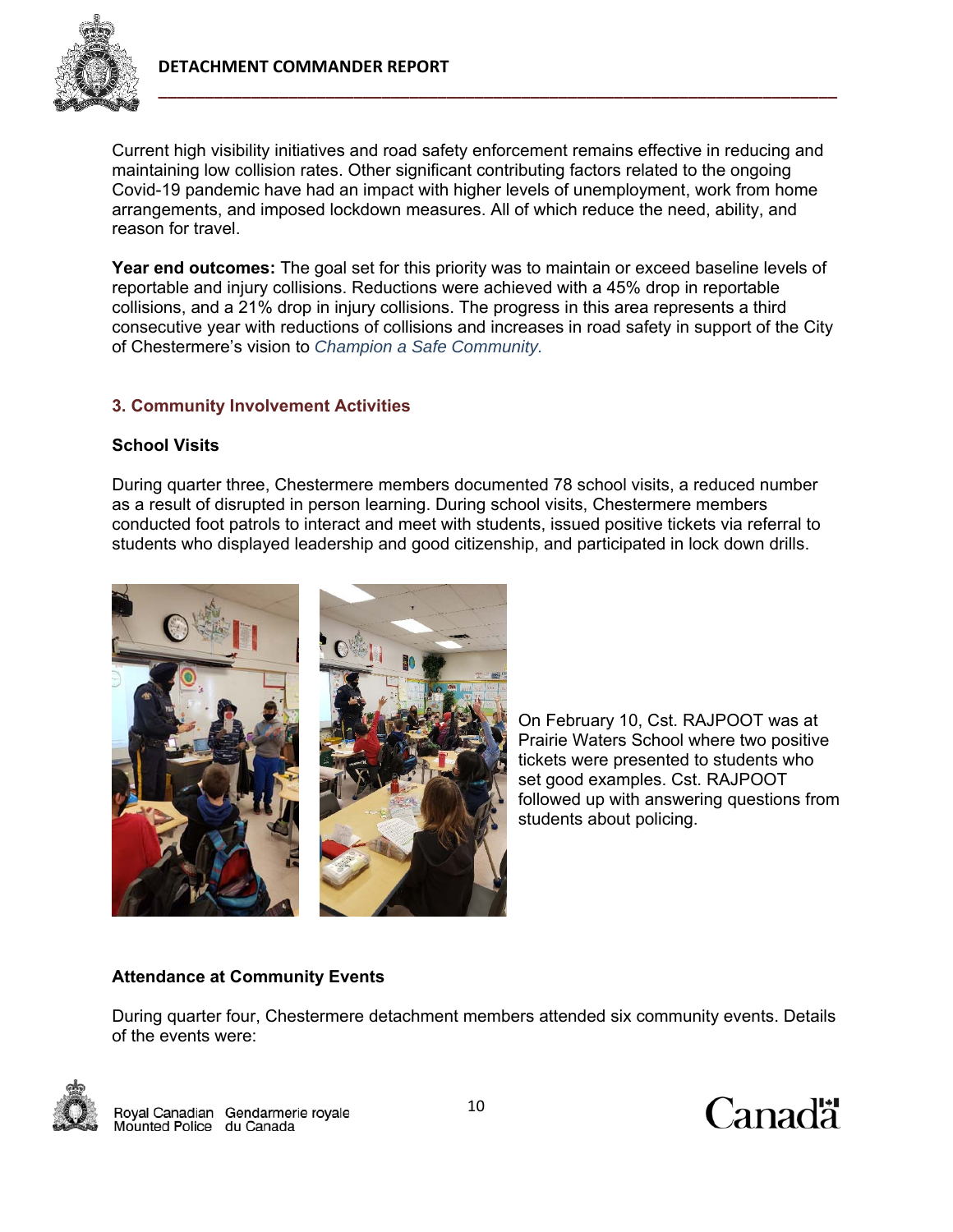

- January 5: Sgt. STUBBS, Cpl. BIBEAU, and Cst. CARRIER attended the funeral procession for CPS Sgt. Andrew HARNETT on Memorial Drive.
- January 9: S/Sgt. WIELGOSZ and Cst. SADR attended the funeral services for Sgt. Andrew HARNETT at Calgary Police Headquarters (Westwinds). Cst. RAJPOOT attended John Peake Park for the jet fly by. During that time he interacted with members of the public as well as current/former CPS members.
- January 21: S/Sgt. WIELGOSZ, Sgt. STUBBS, Cpl. TREPANIER, Cst. CARRIER, and ME POTTS attended for a blood donation as part of Sirens for Life.
- January 27: Cst.'s NEUFELD and SADR attended a Positive Ticketing Event at East Lake School to hand out recognition to identified students for good citizenship.
- February 13: Cst. LEWIS attended a Farmer's Market at the Rec Centre. Cst. LEWIS interacted with vendors and community members while there.
- February 23: Cst.'s RAJPOOT and SADR conducted foot patrols along the lake and took time to play hockey with local youth on the ice.





- March 3: Cst.'s LEWIS and SANDHU were involved in a Zoom meeting with teachers and parents at Chestermere Lake Middle School and RVS Learning Centre. Topics of discussion included police responses near schools and need for parents to maintain distance to allow police/school officials manage the situation.
- March 8: Cst. SADR attended Synergy to obtain more positive tickets. When complete, Cst. SADR liaised with Synergy who requested a birthday drive by for one of the youths in attendance. Cst. SADR and other members working that day completed the drive by.



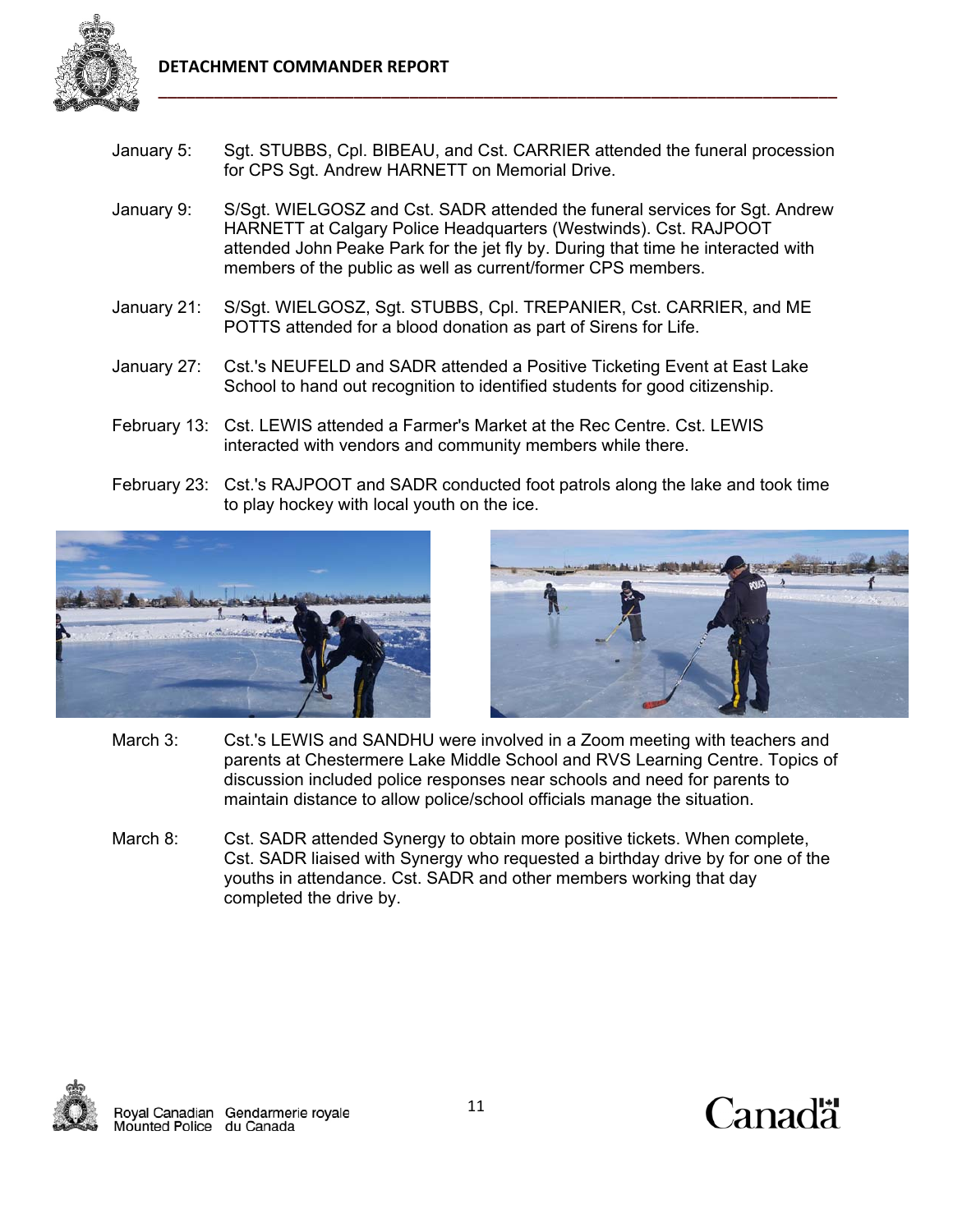



March 12: Chestermere members assisted Strathmore detachment when a complaint of loose cows on Inverlake Road was received. With the assistance of a nearby resident, members corralled the cows into a fenced area. Unfortunately, three horses were spooked by their new pen mates and escaped. Chestermere members located and secured the horses near Highway 791 and Highway 1. The owner arrived shortly thereafter to transport them home.

March 18: S/Sgt. WIELGOSZ attended for a blood donation as part of Sirens for Life.

- March 29: A report was received from a local business employee who was locked inside when the security shutter malfunctioned. Members on shift attended to disengage the drive motor and roll up the shutter to let the employee out.
- March 30: Cst. RAJPOOT noticed a new convenience store open in Kinniburgh Plaza. He stopped to meet the owner and discuss various security measures for the business.



## **Public Education / Engagement**

Public education is undertaken with monthly meetings with Police Communications Committee and made public with the consent agenda at Council meetings. Information on crime prevention measures is also disseminated through the committee's Facebook page which continues to

grow in followers.

Consultations continue on a yearly basis with elected officials, other service providers, area schools, feedback through the Police Communications Committee Facebook account, community groups, and inter agency meetings.

This quarter two opportunities for expanded community consultation/engagement occurred. Between February 25 to March 12 a public survey was available on the City of Chestermere website which attracted 255 participants. Input was received with respect to policing priorities



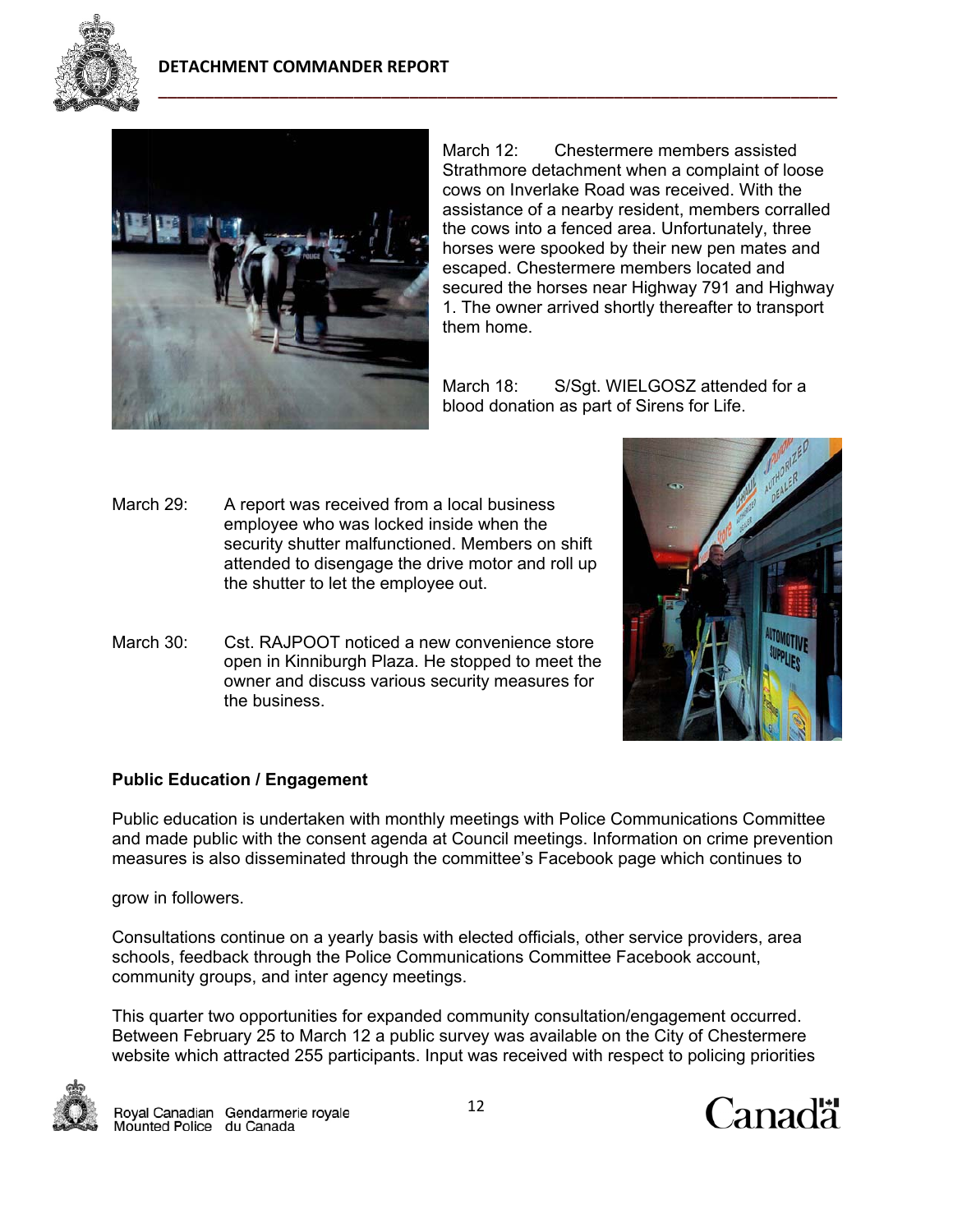

over the next year and feedback was sought with respect to public satisfaction of police services. Focus on community engagement ranked highest followed by mischief/disturbance of the peace, traffic safety, drug/alcohol issues, and property crimes. Persons crimes was rated the lowest. Overall a high level of satisfaction was expressed with the quality of policing services in Chestermere.

On March 11 at 7:00 p.m., S/Sgt. WIELGOSZ and the City of Chestermere Communications Department co-hosted a virtual town hall. The purpose of the event was to expand community engagement and seek input on what residents wanted their police service to focus on over the next year. A City Counsellor, members of the Police Communications Committee, and general members of the public were in attendance. Property crime focusing more on construction zones, road safety focusing on school zones, and community engagement was identified as elements to be included in the next Annual Performance Plan.

## **Community Liaison Program**

Chestermere RCMP has initiated a community liaison program where a member is assigned to a community group. The purpose of this program is to form a link with community groups to seek feedback on concerns and open channels of communication with respect to education, how to reduce or prevent victimization, and early identification of community cultural issues. Liaisons continue monthly contact with 16 local community groups. Our current liaisons and groups are:

| <b>Chestermere White Cappers/Seniors Coalition</b> | Cpl. BIBEAU               |
|----------------------------------------------------|---------------------------|
| <b>Chestermere Food Bank</b>                       | <b>Cst. NANTEL</b>        |
| Synergy                                            | Cst. SAYKILI              |
| <b>Chestermere Library</b>                         | Cst. NEUFELD              |
| <b>Chestermere Regional Community Association</b>  | Cst. PICHACH              |
| <b>Chestermere Chamber of Commerce</b>             | <b>Cst. SANDHU</b>        |
| <b>Camp Chestermere</b>                            | Cst. SADR                 |
| <b>Chestermere Army Cadets</b>                     | Cst. RAJPOOT              |
| <b>Chestermere Agricultural Society</b>            | Cst. PICHACH              |
| <b>Chestermere Lions Club</b>                      | <b>Cst. AIT BENLAARBI</b> |
| Rotary Club of Chestermere                         | <b>Cst. AIT BENLAARBI</b> |
| <b>Calgary Yacht Club</b>                          | Cst. LEWIS                |
| <b>Chestermere Citizens on Patrol</b>              | Cst. QUIGLEY              |
| <b>Chestermere Mental Health and Addictions</b>    | <b>Cst. CARRIER</b>       |
| <b>Chestermere Mental Health Coalition</b>         | Cpl. TREPANIER            |
| <b>Chestermere Women's Group</b>                   | Cst. DHALIWAL             |
|                                                    |                           |

## **4. Other Initiatives**

#### **Proactive Park, Green Space, and Business Patrols**



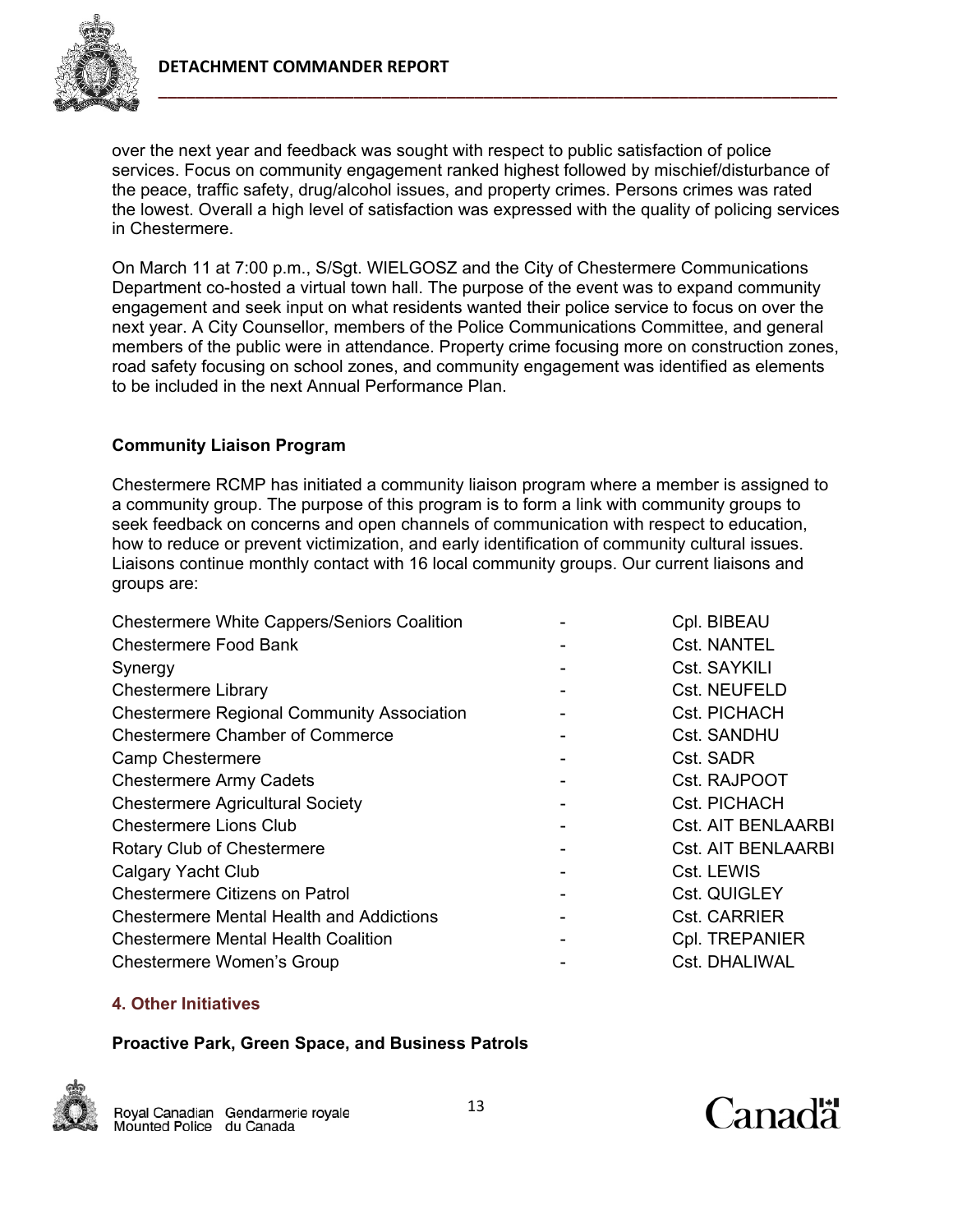

Through the years Chestermere RCMP has conducted regular patrols of our parks and green spaces in a number of different formats such as the Community Standards Initiative, bike patrols, and regular foot patrols. During the initial stages of the Covid-19 pandemic, these patrols were enhanced which also included regular presence in public spaces and businesses.

In this quarter, public visibility and presence has been centered around public areas and businesses to promote voluntary compliance with Public Health measures. During periods of business shutdown, a focus has been paid to patrolling around closed businesses to deter property crimes when not in operation.

## **Water Safety Program**

Not in operation during this quarter. Results for the year are:

- 985 Vessels checked;
- 61 Safety inspection decals issued;
- 9 Vessels where liquor was seized;
- 2 Vessels ejected from the lake for lack of vital safety equipment and inability to produce vessel operator competency card, and the other as an unseaworthy vessel.

## **Citizens on Patrol**

The program remains inactive for this quarter. A RCMP liaison is assigned to this program to assist as required.

## **Positive Ticketing Program**

The positive ticketing program has continued and members have been identifying worthy candidates in their regular patrols, by referral through the community group liaison program, and referral through area schools.



## **Fiscal Year to Date Calls for Service**

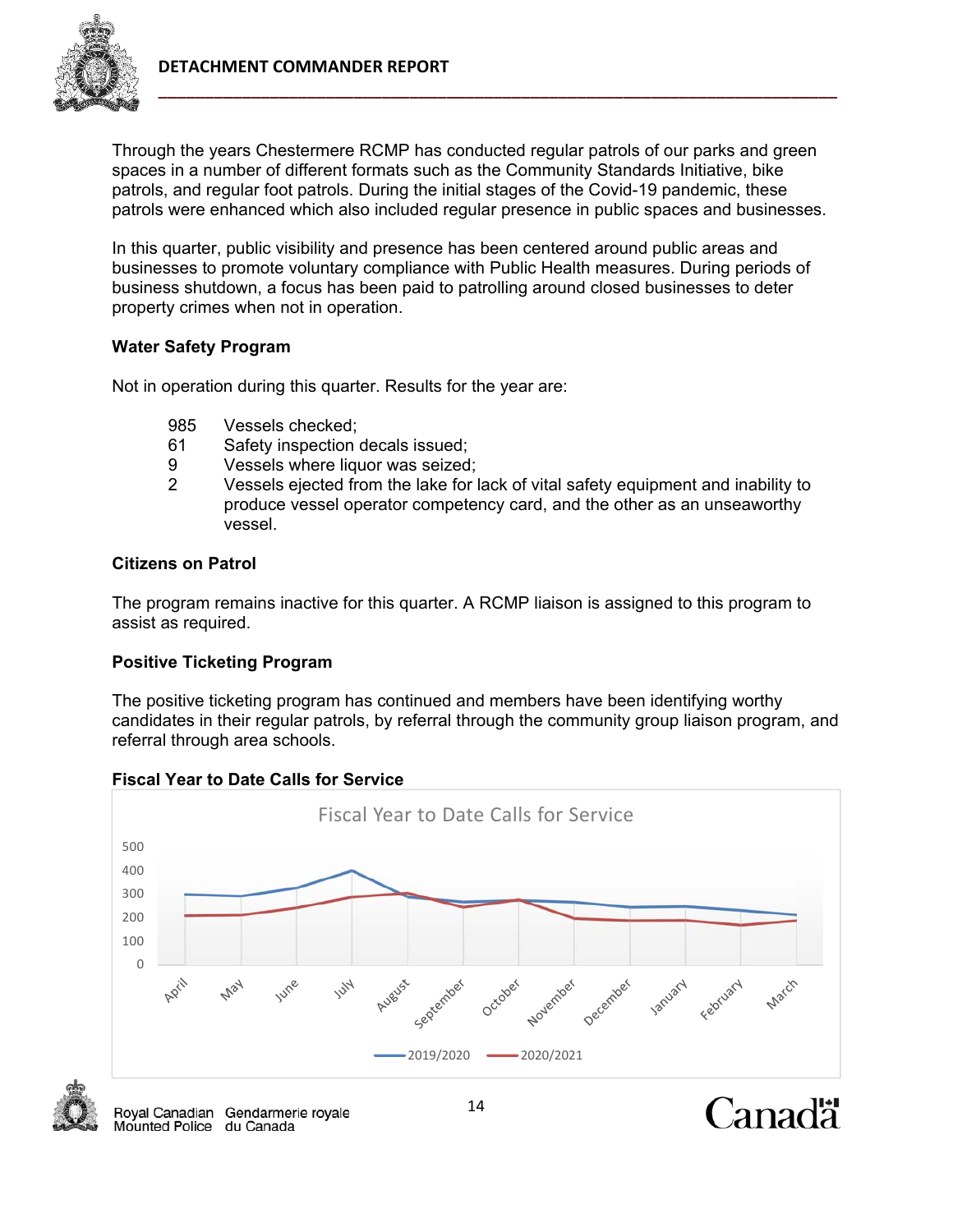

During quarter four (excluding traffic offences) Chestermere detachment responded to 554 calls for service, down from 699 the year prior (-21%). Fiscal year to date, overall files have dropped

by 19%. The reduction of investigational files can be attributed to the effects of the Covid-19 pandemic. As noted from April through June, ongoing restrictions were present. Reported matters intersect in August and remain relatively consistent until November with new imposition of restrictions. Factors which have contributed to this reduction remain:

- ‐ Work from home arrangements, self isolation, and significant distancing between individuals;
- Less resulting traffic and close interactions;
- ‐ Closed businesses or businesses just reopening after lifting of restrictions;
- Decreased recreational activity and travel options;
- ‐ Inability to host social gatherings; and
- Unemployment or under employment adding to decreased social activity.



# **Fiscal Year to Date Traffic Offences and Reports**

Traffic files increased this quarter to match historical average performance from last year. Initial performance in this area was impacted during the first months of the Covid-19 pandemic. As restrictions and infection rates reduced going into the summer months, a corresponding increase in these numbers occurred nearly reaching levels of the year prior. Overall, numbers in this area are down 34% but are returning to normal performance.

*\*\*\* Traffic offences were removed as Chestermere detachment continues use of e-ticketing. E-ticketing creates a file for each roadside stop. While not all members are using e-ticketing, inclusion of traffic stats may give the appearance of artificially high occurrence numbers. \*\*\**